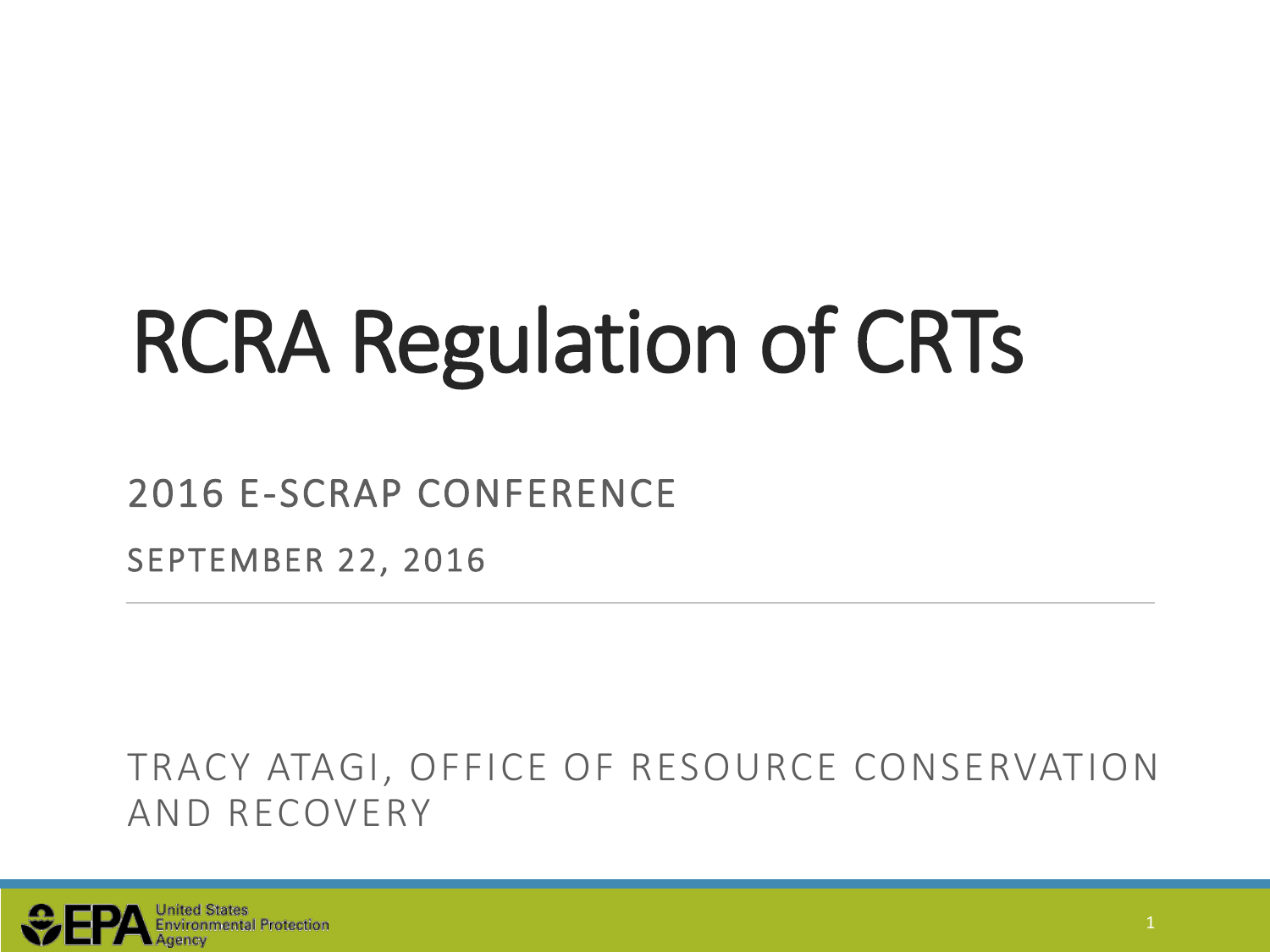# CRT Components



Cathode ray tubes typically contain about 4 pounds of lead, mostly located in the glass funnel and frit, and generally test as hazardous waste under U.S. regulations.

*Picture courtesy of Massachusetts Department of Environmental Protection.*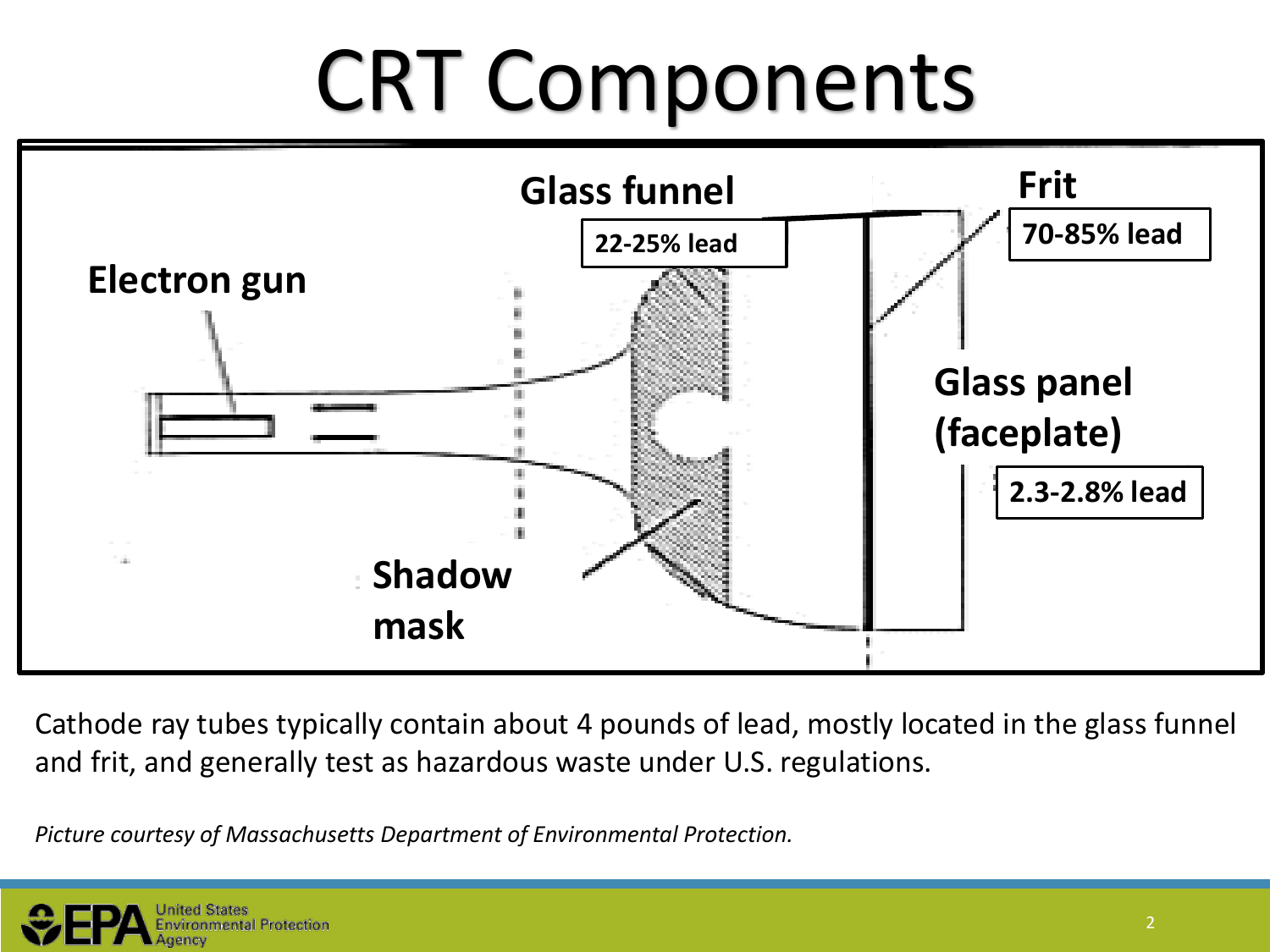## What is the Issue?

- CRTs and CRT glass were once easily recycled into new CRTs; however, the demand for new CRTs has collapsed in favor of new flat panel technologies.
- Because of rising costs, negative economic incentives, and shifts in CRT glass markets, some CRT processors and recyclers are choosing to store the glass indefinitely rather than send it for recycling (or disposal), which increases the risk of mismanagement and/or abandonment of the CRTs.

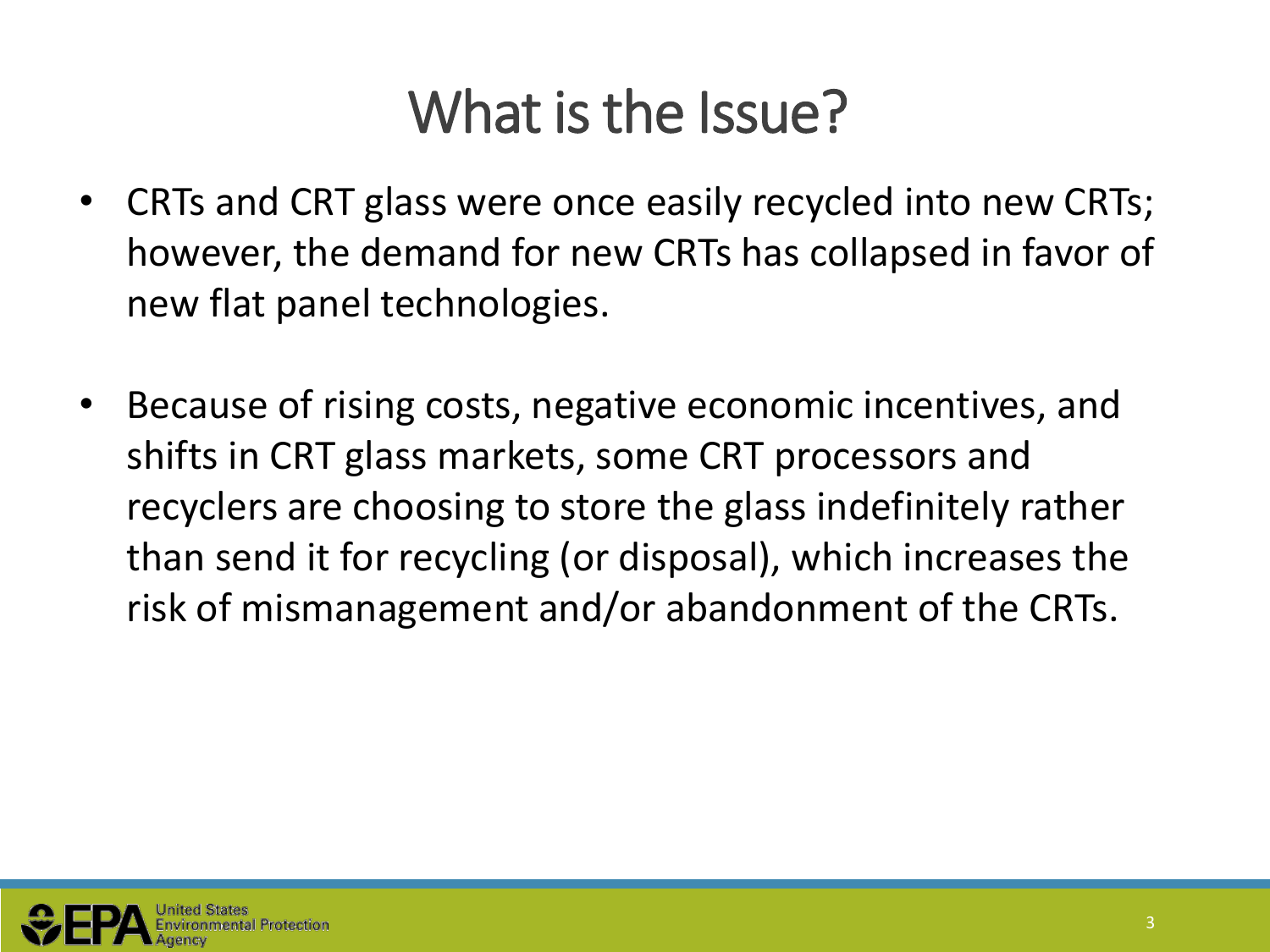## What is the issue?

- 2013 (AZ, CO, PA, NY) 23,000 tons of CRT glass abandoned.
- Mar 2014 (OH) –1,500-3,000 tons of CRT glass abandoned. Recycler was both R2 and e-Stewards certified.
- Mar 2014 (AZ) CRT recycler was fined \$120,000 for improper storage and recycling of CRTs.
- Mar 2014 (UT) Fire occurred at CRT recycler, which may have been ignited from storing CRTs outside where reflection from the sun could ignite a blaze.
- Jul 2015 (MA) Suspicious fire occurred at warehouse holding thousands of CRTs
- Oct 2015 (KY) Recycler admitted to burying hundreds of wooden pallets and dozens of cardboard boxes filled with television monitors on their property.
- March 2016 (AZ, OH) Recycler closes leaving behind over 130,000 tons of CRTs and CRT glass.





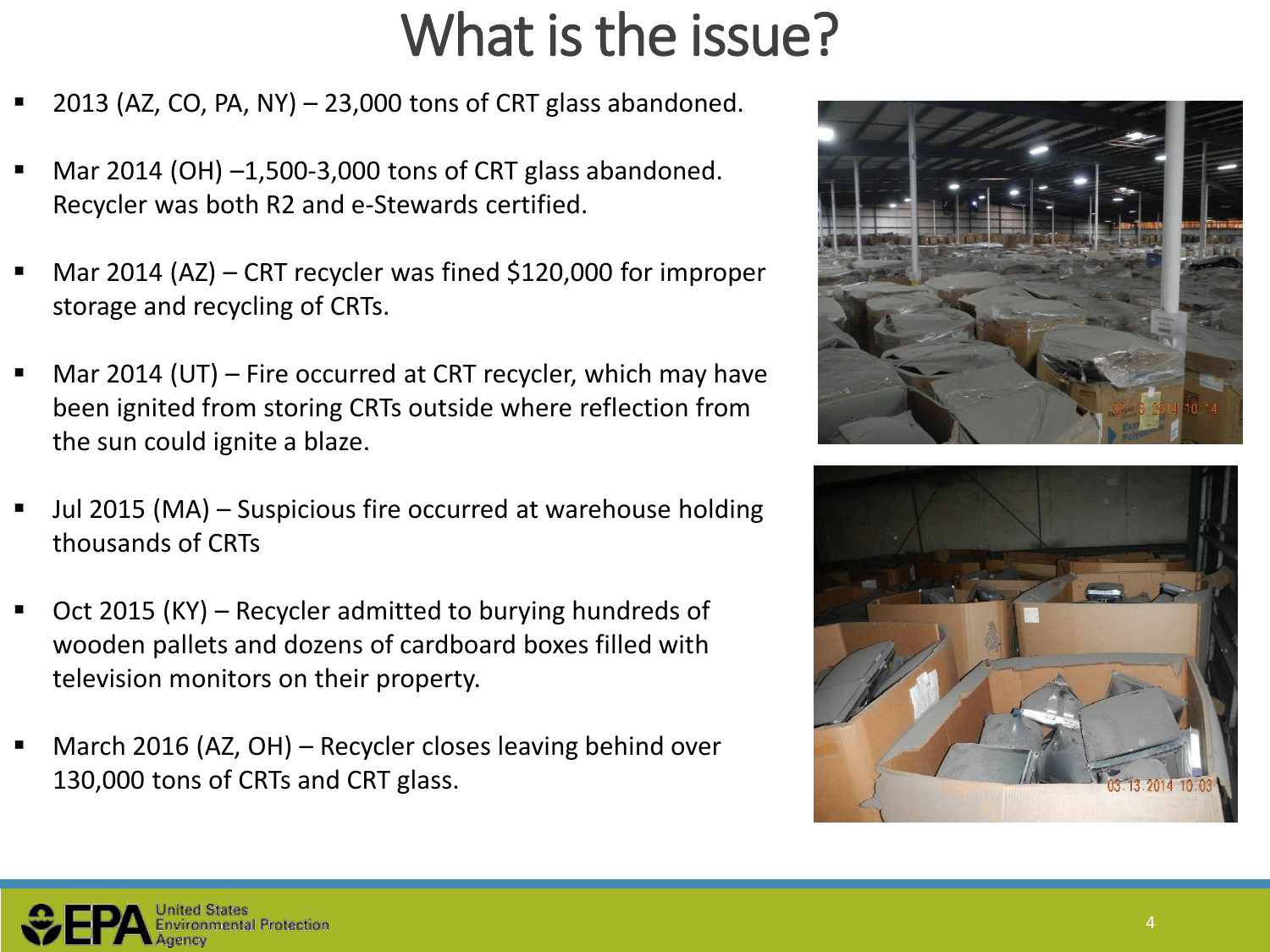### **Requirements of the 2006 CRT Rule**

- Under the 2006 CRT rule, CRTs sent for recycling are not regulated as hazardous waste as long as certain conditions are met, including requiring that the CRTs are:
	- 1) Properly labeled
	- 2) Stored and transported in an appropriate container
	- 3) Processed only in a building with roof, floor and walls
	- 4) Not subjected to temperatures high enough to volatize lead from CRTs
	- 5) Meet speculative accumulation limits.
	- 6) Comply with export requirements [revised by 2014 CRT Export Rule].

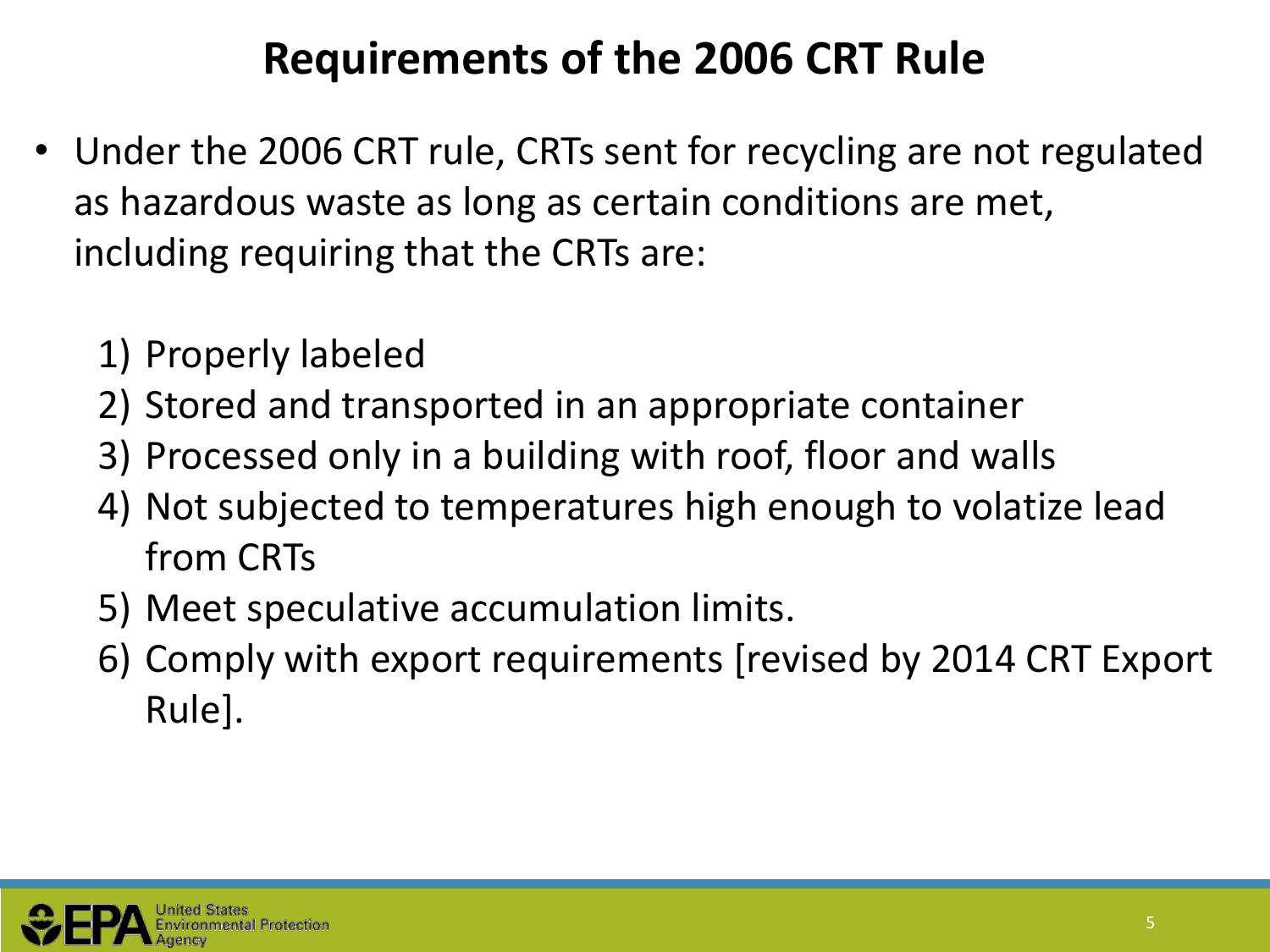#### **Speculative Accumulation**

- CRTs and CRT glass are not speculatively accumulated if: (1) the material is potentially recyclable and there is a feasible means of being recycled and (2) at least 75%of the material is recycled, or transferred to a different site for recycling, during the calendar year.
- **Both** of these requirements must be met.
- Moving hazardous secondary material from one site to another site for purposes of storing at that second site (but not recycling it) does not reset the calculation for speculative accumulation.

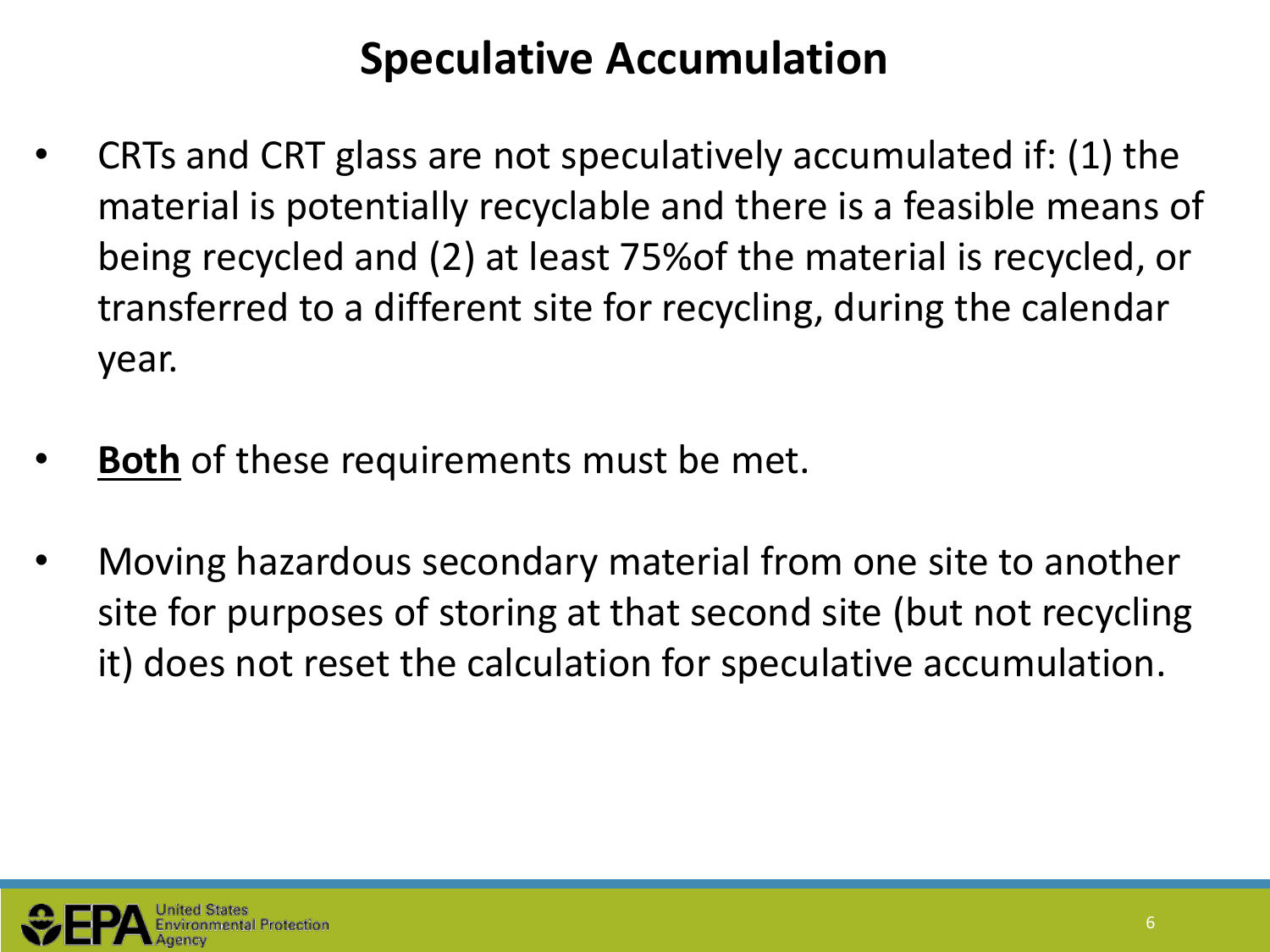## **U.S. Regulation of Exports of CRTs**

- Under the 2014 CRT Export Rule, exporters of **used, intact CRTs exported for reuse** must notify EPA annually.
	- The notification must include information on the destination facility, quantities of CRTs exported, and information about transit countries.
- **Used CRTs (either intact or broken) exported for recycling** are subject to export notice and consent requirements.
	- In addition, beginning March 1, 2016, exporters must file an annual report summarizing the quantities (in kilograms), frequency of shipment, and ultimate destination(s) (i.e., the facility or facilities where the recycling occurs) of all used CRTs exported for recycling during the previous calendar year.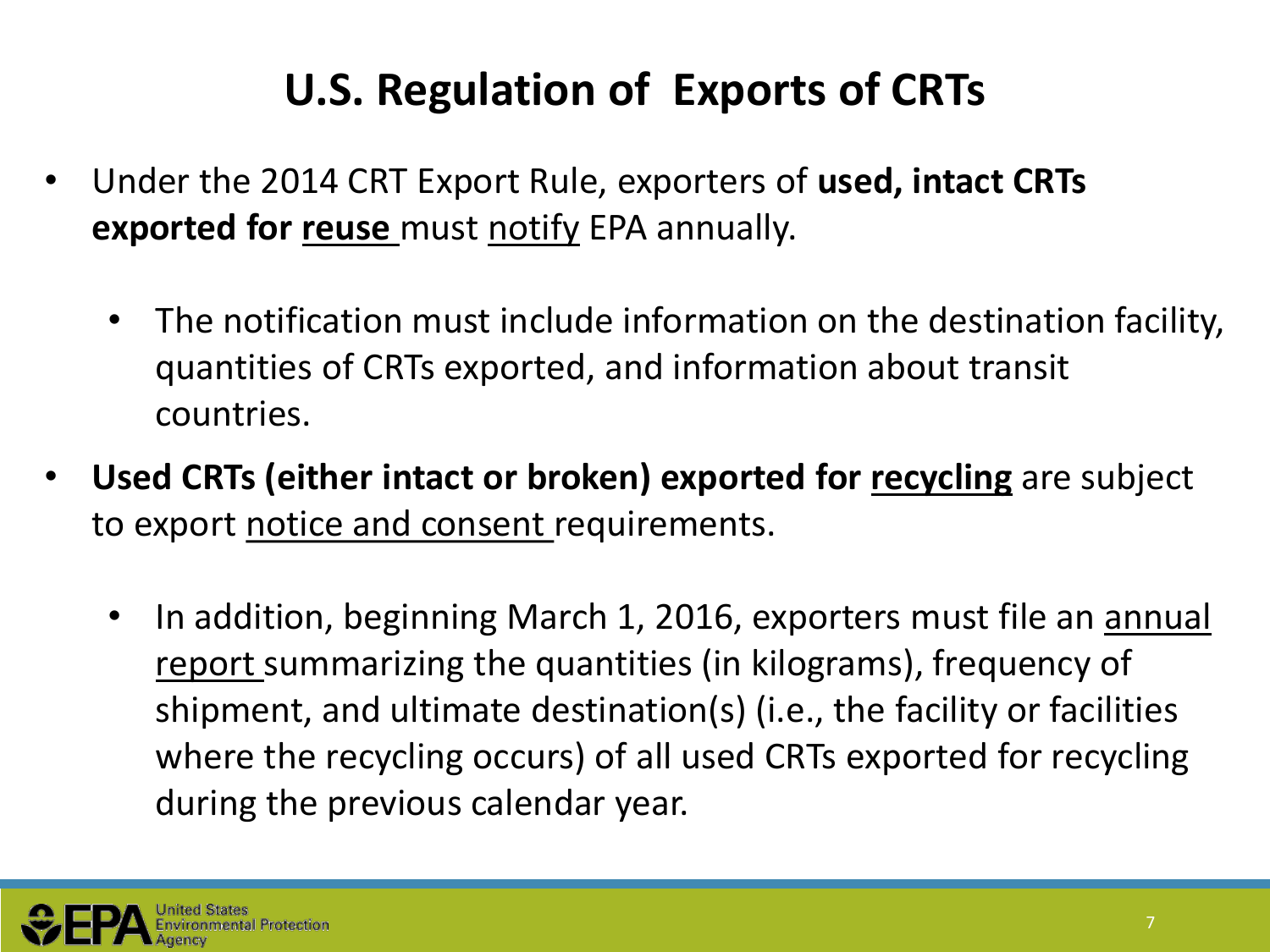## **Companies Approved as of September 12, 2016 to Export Cathode Ray Tubes (CRTs) for Recycling**

• Currently, exports of CRTs for recycling have been approved to one or more recycling facilities in Canada, Mexico, the Netherlands, and Spain.

| <b>Exporter Name</b>                                         | <b>Exporter Site Address</b>                          | <b>Country of</b><br><b>Import</b> | <b>End Date for</b><br><b>Approved Exports</b> |
|--------------------------------------------------------------|-------------------------------------------------------|------------------------------------|------------------------------------------------|
| <b>Technologies Displays Americas, LLC</b>                   | 1778 Carr Road, Suite 4B<br>Calexico, CA 92231        | Mexico                             | 6/30/2017                                      |
| <b>Samca International, Inc.</b>                             | 32 Woodgreen Drive<br>Pittsford, NY 14534             | <b>Netherlands</b>                 | 8/14/2017                                      |
| <b>RSR Partners, LLC, DBA Regency</b><br><b>Technologies</b> | 1831 E. Highland Road<br>Twinsburg, OH 44087          | Spain                              | 12/14/2016                                     |
| <b>RMG Enterprise Inc.</b>                                   | 113 Hillside Avenue<br>Londonderry, NH 03053          | Spain                              | 12/14/2016                                     |
| <b>Electronic Recyclers International</b>                    | 293 NC 740 Highway Building<br>134<br>Badin, NC 28009 | Spain                              | 12/14/2016                                     |
| <b>Electronic Recyclers International</b>                    | 89 Cross Street<br>Holliston, MA 01746                | Spain                              | 12/14/2016                                     |
| <b>Electronic Recyclers International</b>                    | 2540 Airwest Boulevard<br>Plainfield, IN 46168        | Spain                              | 12/14/2016                                     |
| <b>Icon Recycling, LLC</b>                                   | 3365 Norcross Lane<br>Dallas, TX 75229                | Mexico                             | 2/28/2017                                      |
| <b>E-Waste Brokerage, Inc.</b>                               | 1562 Crittenden Road<br>Alden, NY 14004               | Canada                             | 4/13/2017                                      |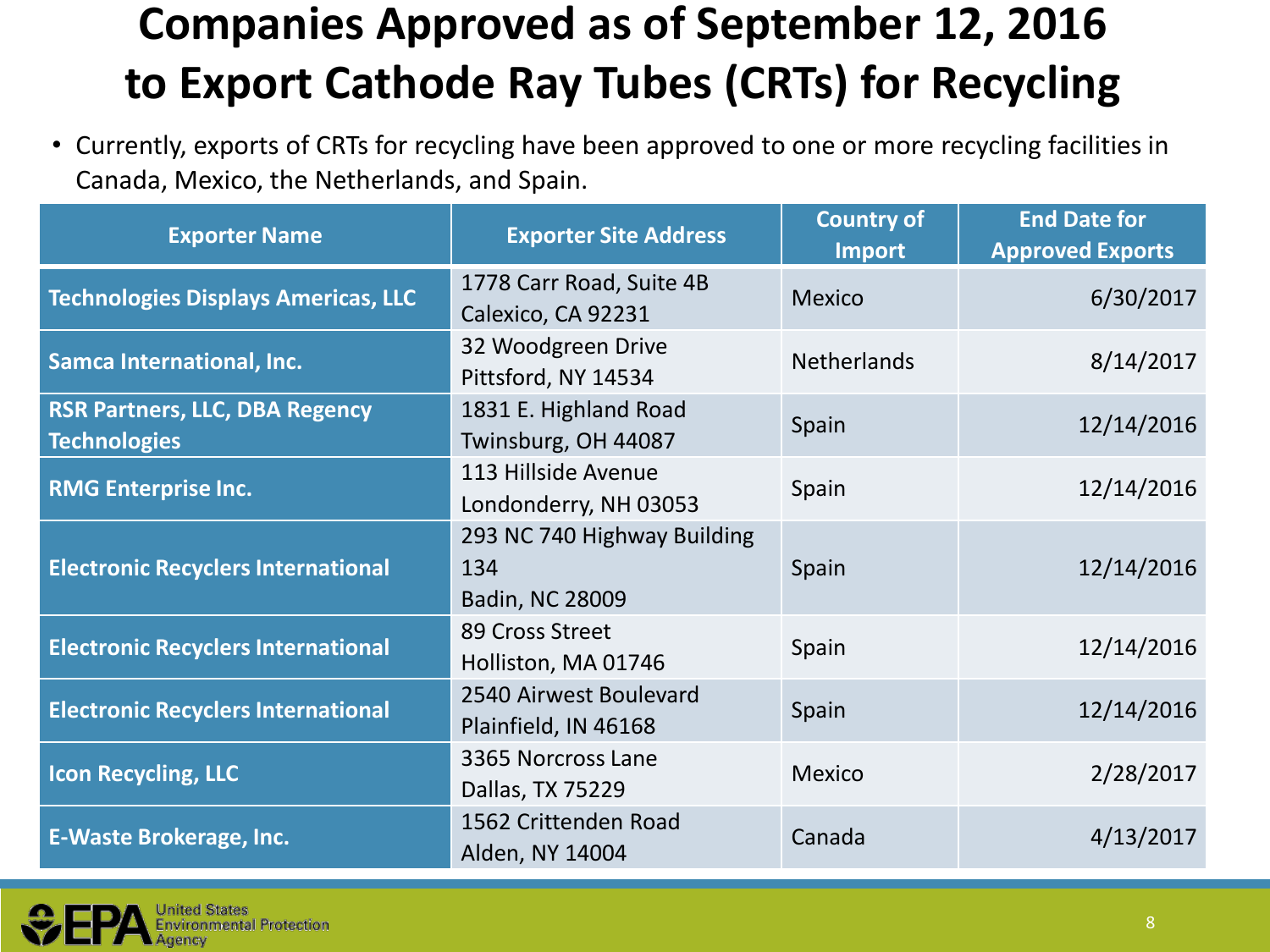#### **Companies Exporting Cathode Ray Tubes for Reuse**

Companies listed in the table below have submitted written notifications to OECA/ICAD to inform EPA of their intention to export used, intact cathode ray tubes (CRTs) for reuse as required under the CRT rule (Title 40 of the Code of Federal Regulations in Section 261.41). Only one of the notices with expiration in 2016 is still active.

| <b>Exporter Name</b>                        | <b>Exporter Site Address</b>                     | <b>Date of Notice</b><br><b>Expiration</b> |
|---------------------------------------------|--------------------------------------------------|--------------------------------------------|
| <b>American Retroworks</b><br>International | <b>PO Box 1010</b><br>Middlebury, VT 05753       | 5/11/2016                                  |
| <b>Clifton Trading Company</b>              | 1230 Highway 34, 1st Floor<br>Aberdeen, NJ 07747 | 7/21/2016                                  |
| <b>World Computer Exchange</b>              | 936 Nantasket Avenue<br><b>Hull, MA 02045</b>    | 11/3/2016                                  |

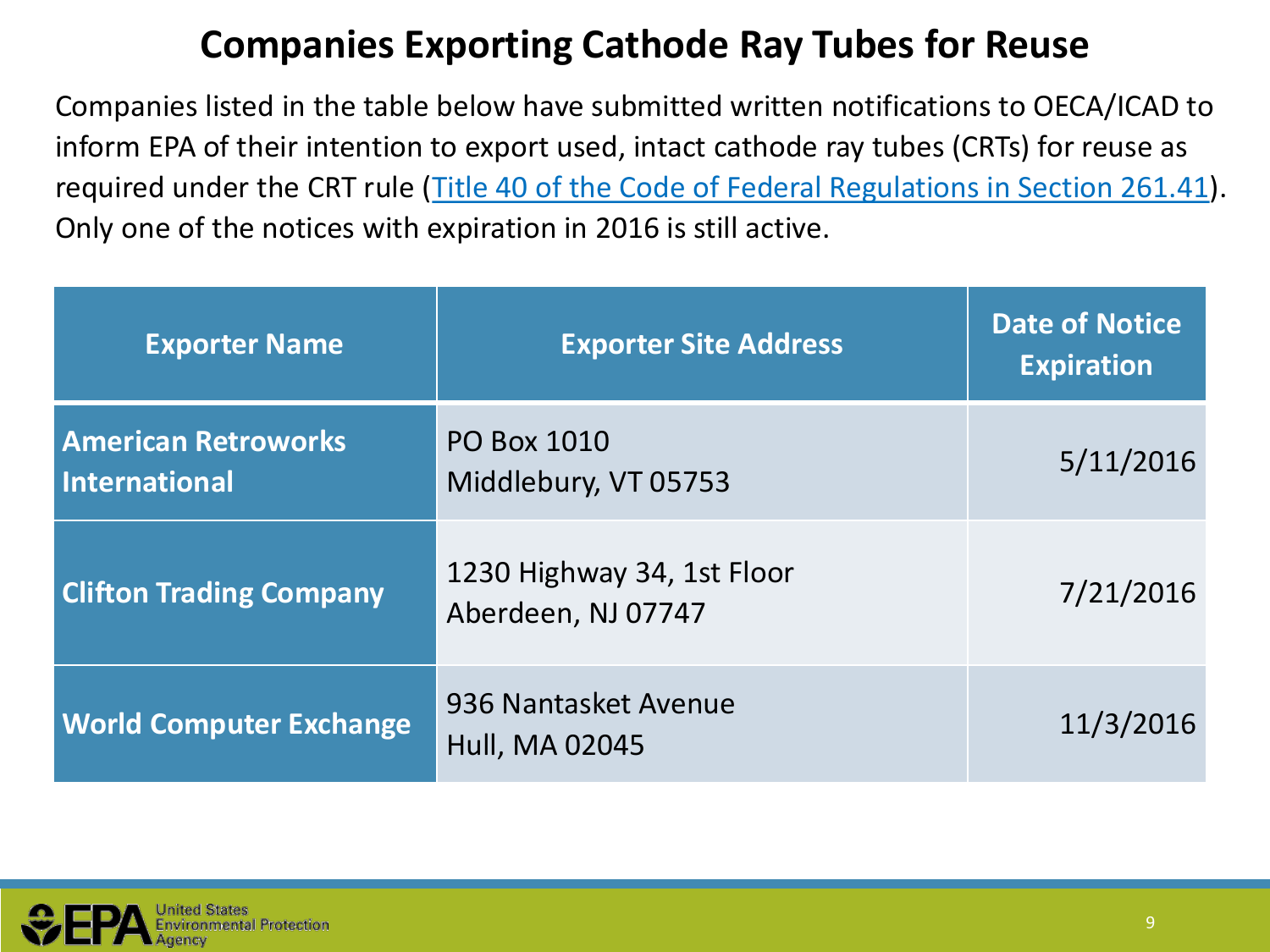## **U.S. Regulation of Processed CRT Glass**

- To be exempt from hazardous waste regulation, processed CRT funnel glass must be sent to a lead smelter or glass-to-glass manufacturer, or to a legitimate use.
- A legitimate use under the regulations (40 CFR 261.2(e)) means a legitimate use as an ingredient in an industrial process to make a product (provided that the materials are not being reclaimed) or use as an effective substitute for a commercial product.
	- However, processed CRT glass that is recycled in a use constituting disposal (use in a product that is placed in or on the land) is subject to the hazardous waste requirements in 40 CFR 266 Subpart C
- In addition, processed CRT glass that has been treated to be nonhazardous and to meet land disposal restrictions can be placed in a non-hazardous waste landfill, including being placed for "long-term storage" or for use as alternative daily cover.

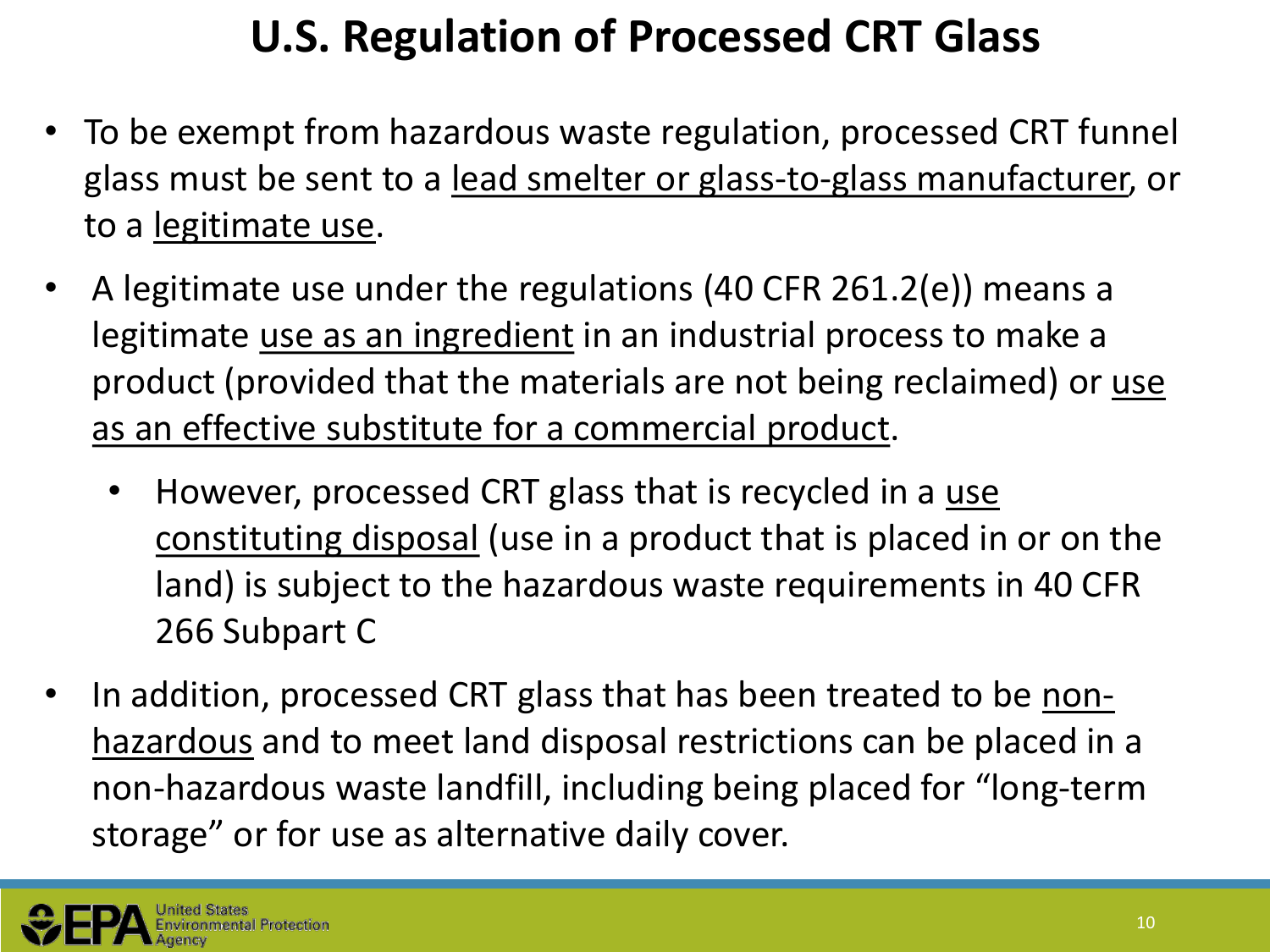## **Legitimate Uses of CRT glass**

- To determine if a specific CRT glass use is legitimate use or reuse, a company should evaluate whether ( per 40 CFR 261.43):
	- the processed CRT glass provides a useful contribution,
	- the recycling process produces a valuable product or intermediate
	- the processed CRT glass is managed as a valuable commodity and
	- the product of the recycling process is comparable to a legitimate product.
- EPA approval is not required in order to recycle CRT glass. However, both CRT glass recyclers and the companies who send CRT glass to those recyclers must determine whether the recycling is legitimate. Companies may wish to consult with their state regarding the legitimacy of a specific CRT use.
- EPA has issued two letters providing further guidance on legitimate final uses:
	- Use as a fluxing agent at copper smelters
	- Use as a substitute for lead oxide in ceramic tile manufacturing.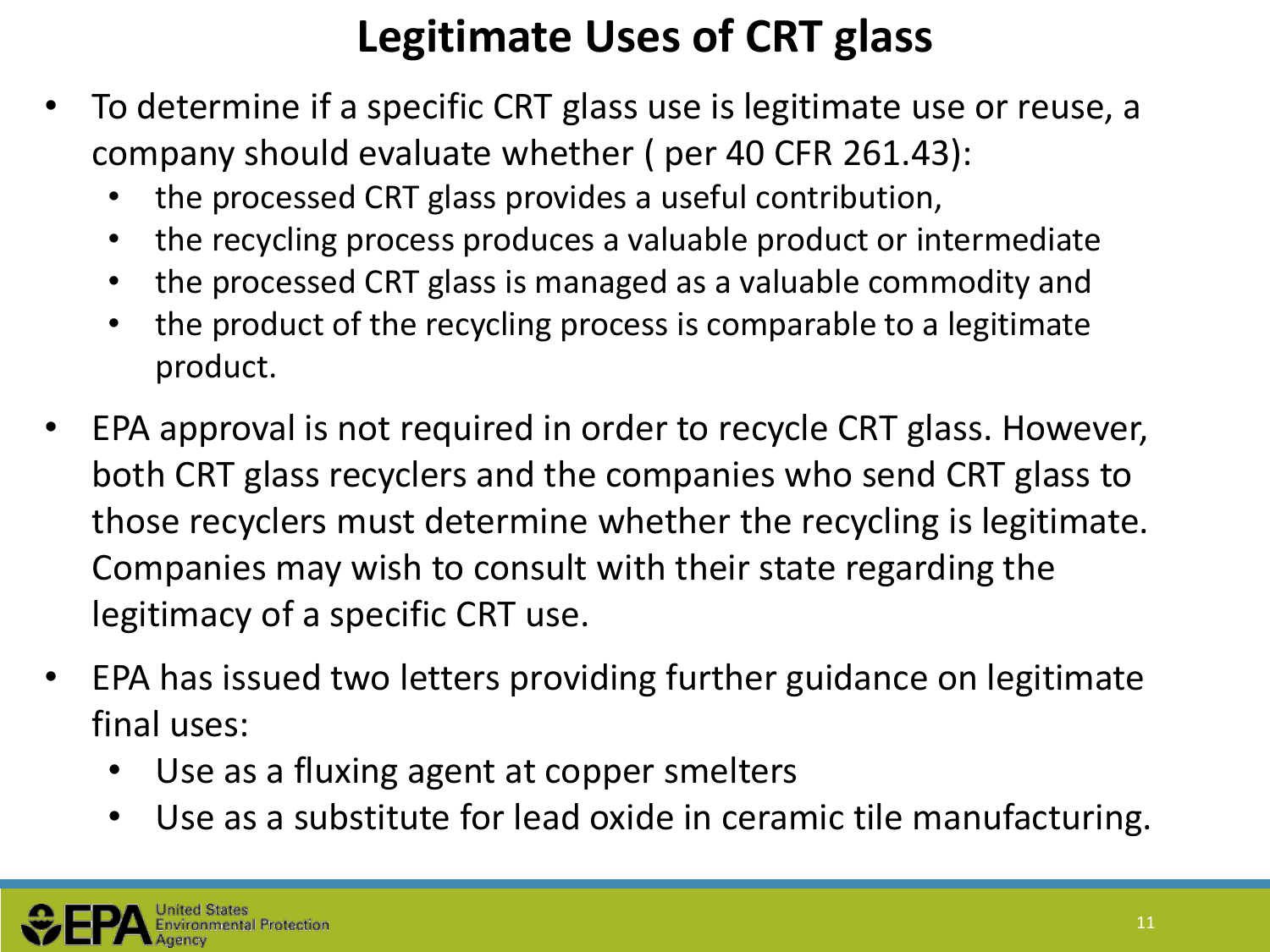### **Exports of Processed CRT Glass**

- Processed CRT glass exported for CRT glass making or lead smelting or a legitimate use under the regulations is not subject to the export requirements of the CRT exclusion.
	- However, generators still must be able to demonstrate that their CRT glass meets the terms of the exclusion.
- Exports of processed CRT glass for use constituting disposal (e.g., aggregate in concrete that is applied or placed into or onto the land) are subject to the RCRA hazardous waste export regulations.